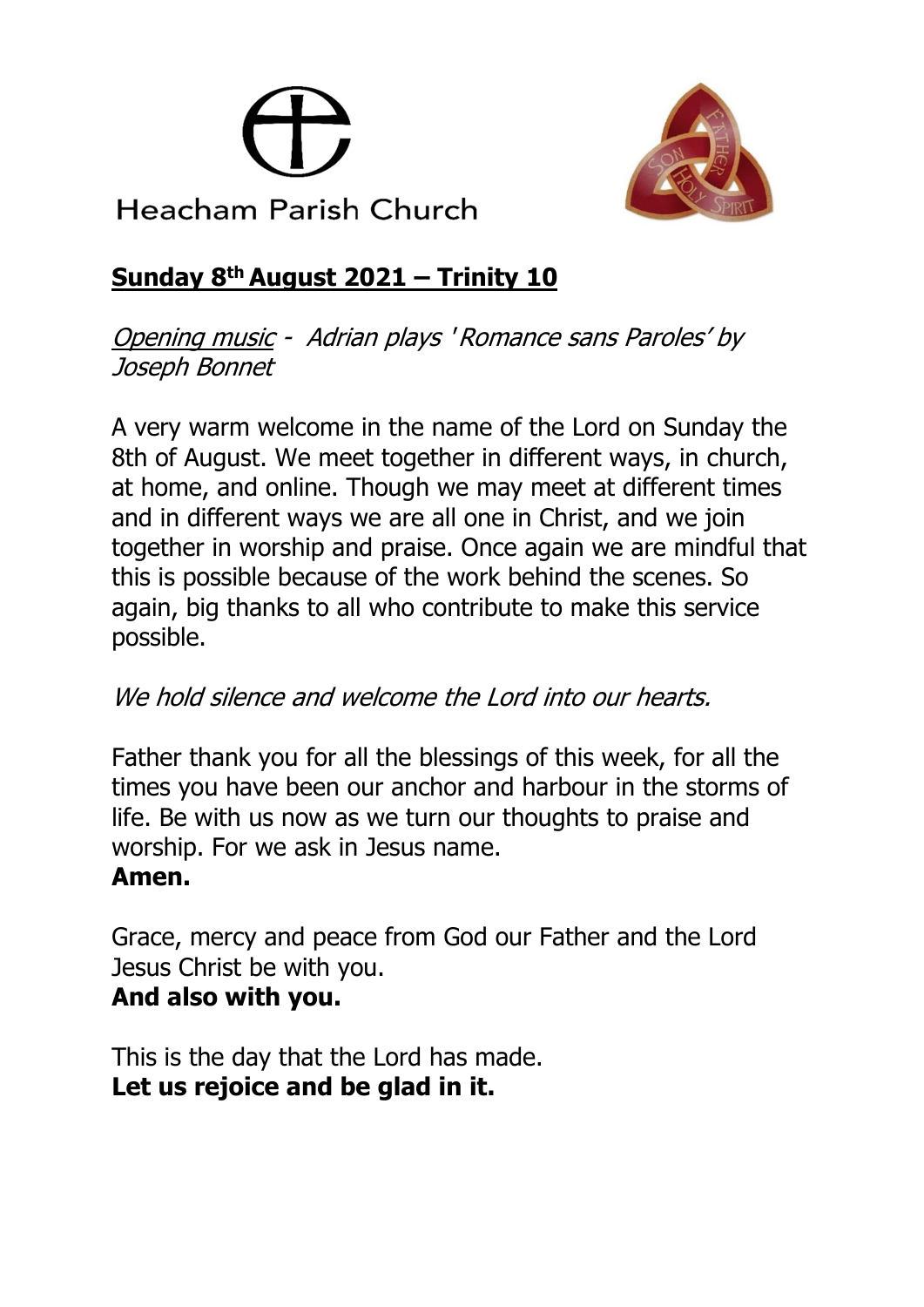**We have come together in the name of Christ. To offer our praise and thanksgiving, to hear and receive God's holy word, to pray for the needs of the world, and to seek the forgiveness of our sins, that by the power of the Holy Spirit we may give** 

**ourselves to the service of God.**

Prayers of confession

Jesus says "Repent, for the kingdom of heaven is close at hand". So let us turn away from our sin and turn to Christ, confessing our sins in penitence and faith.

**Lord God, we have sinned against you; we have done evil in your sight.**

**We are sorry and repent. Have mercy on us according to your love.**

**Wash away our wrongdoing and cleanse us from our sin.**

**Renew a right spirit within us and restore us to the joy of your salvation;**

**through Jesus Christ our Lord. Amen.**

May the father of all mercies cleanse us from our sins and restore us in his image to the praise and glory of his name, through Christ our Lord.

### **Amen.**

Blessed is the Lord **for he has heard the voice of our prayer.** therefore shall our hearts dance for joy **and in our song will we praise our God.**

Song: **Before the throne of God above**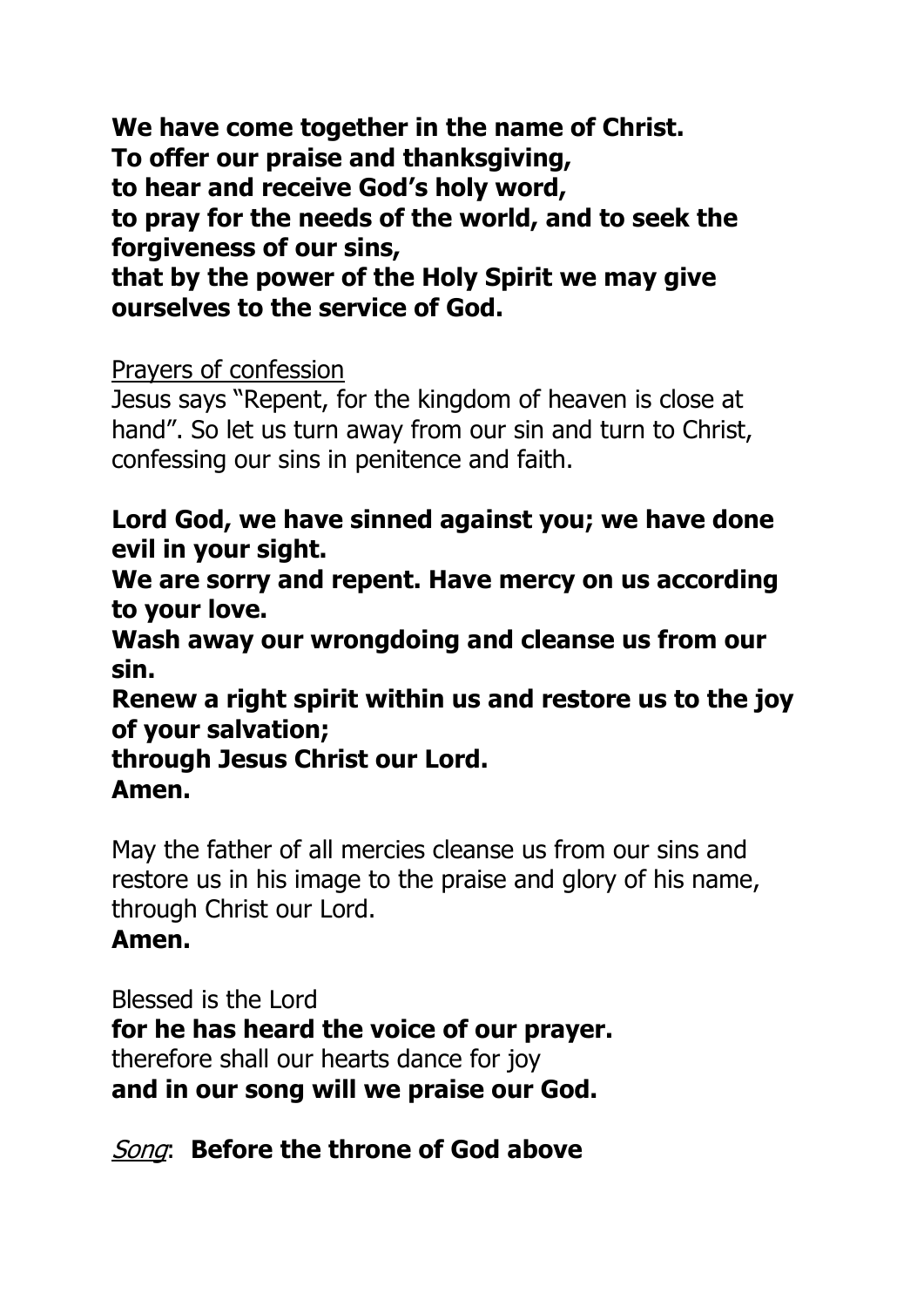Before the throne of God above I have a strong, a perfect plea, a great High Priest whose name is Love, who ever lives and pleads for me. My name is graven on His hands, my name is written on His heart; I know that while in heaven He stands no tongue can bid me thence depart, no tongue can bid me thence depart.

When Satan tempts me to despair, and tells me of the guilt within, upward I look and see Him there who made an end to all my sin. Because the sinless Saviour died, my sinful soul is counted free; for God the just is satisfied to look on Him and pardon me, to look on Him and pardon me.

Behold Him there! The risen lamb, my perfect, spotless righteousness; the great unchangeable I AM, the King of glory and of grace! One with Himself I cannot die, my soul is purchased with His blood; my life is hid with Christ on high, with Christ my Saviour and my God, with Christ my Saviour and my God.

One with Himself I cannot die, my soul is purchased with His blood; my life is hid with Christ on high, with Christ my Saviour and my God, with Christ my Saviour and my God.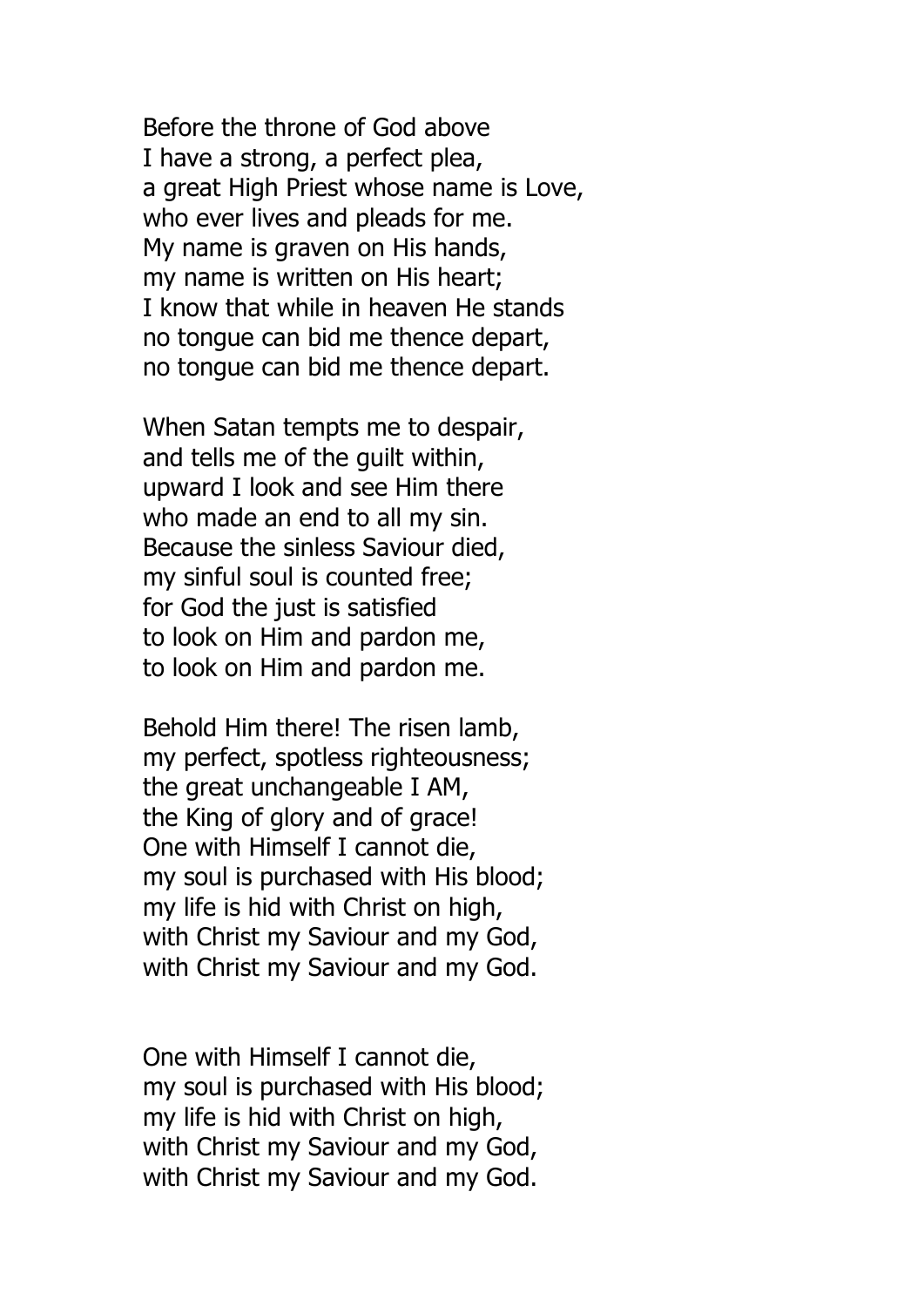Bible reading – Ephesians 3: 1-13 read by Sue

A reflection – on these verses by Penny

This is another passage from Paul's letter to the Church at Ephesus which needs a bit of unpacking. He starts "For this reason" and we quite reasonably ask what reason? This refers to the position of Gentile Christians which he described in the previous chapter. How, by His death on the cross, Jesus Christ demolished both the barrier between Jew and Gentile and the barrier between God and man to create a single, new, multicultural human society, the Church of Jesus Christ. This is not only the family God loves but also the temple in which he dwells.

Now Paul turns to himself, reminding them that he is a prisoner in Rome "for the sake of you Gentiles". This was factually correct. He was arrested and taken to Rome because of fanatical Jewish opposition to his mission to the Gentiles. Paul believed implicitly in the sovereignty of God over the affairs of men and thus that his imprisonment served God's purposes. With the benefit of hindsight, we know that to be the case, but it must have been so hard at the time. He refers to two great privileges which God bestowed upon him, describing them as "God's grace that was given to me".

He starts with "**the mystery** made known to me by revelation". This is not what we understand by the English word mystery. There is nothing eerie or inscrutable about a New Testament mystery, it is a truth that was hidden by God in the past and is now revealed to those who are in his family. A sacred secret, hidden from unbelievers but understood and treasured by the people of God. This mystery concerns Jesus Christ and his united Jewish/Gentile society – the Church. To emphasise how different this is Paul uses three unusual Greek words to describe what Gentile and Jewish Christians share.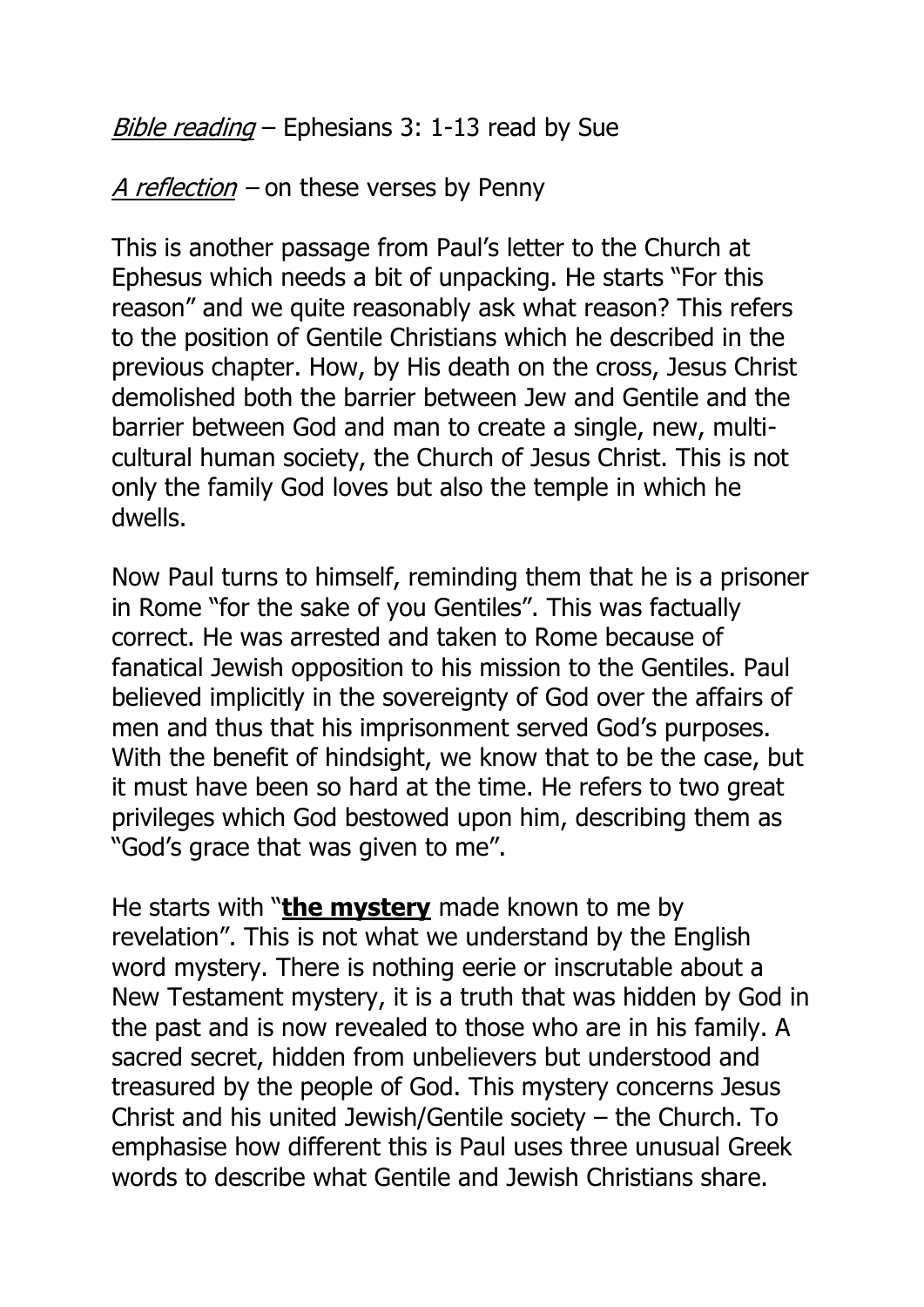| Together they are: - |                      |             |           |
|----------------------|----------------------|-------------|-----------|
| Fellow heirs         |                      | of the same | blessing. |
|                      | Fellow members       | of the same | body.     |
|                      | Fellow beneficiaries | of the same | promise.  |

Each share in the same privileges both in Christ and through the gospel. Therefore, the mystery of Christ describes a double union of Jews and Gentiles with each other, through the union of each with Christ. This is what the Holy Spirit made known by revelation to Paul and his fellow Apostles and evangelists, for the purpose of making the mystery known to the universal Church. Why was this so radical in Jewish eyes? Because it terminated the existing Theocracy, i.e., God and His chosen people Israel. There is now a new international community, the Church.

Paul's second great privilege was **his ministry.** Just as mystery was a truth revealed to Paul, so the gospel is truth proclaimed by Paul. He believed that the gospel had been made known to him so that he could pass it on and that he had been commissioned to announce that good news to the Gentiles. This enabled Paul and his fellow evangelists, powered by the Holy Spirit, to tell Gentiles about "the unsearchable riches of Christ". Riches that were freely available because of Christ's death on the cross, making believers alive with Christ, raised with Christ, and seated with Christ in heaven. Sounds familiar? Yes, it is the same three as we looked at in Chapter 2. Membership of a new society with Jewish believers to end hostility and bring about peace. Enabling free access to the Father through Christ and the Holy Spirit. To become a full member of God's household and all this merely a foretaste of riches to come. Paul and his contemporaries were charged with making the mystery known to all men.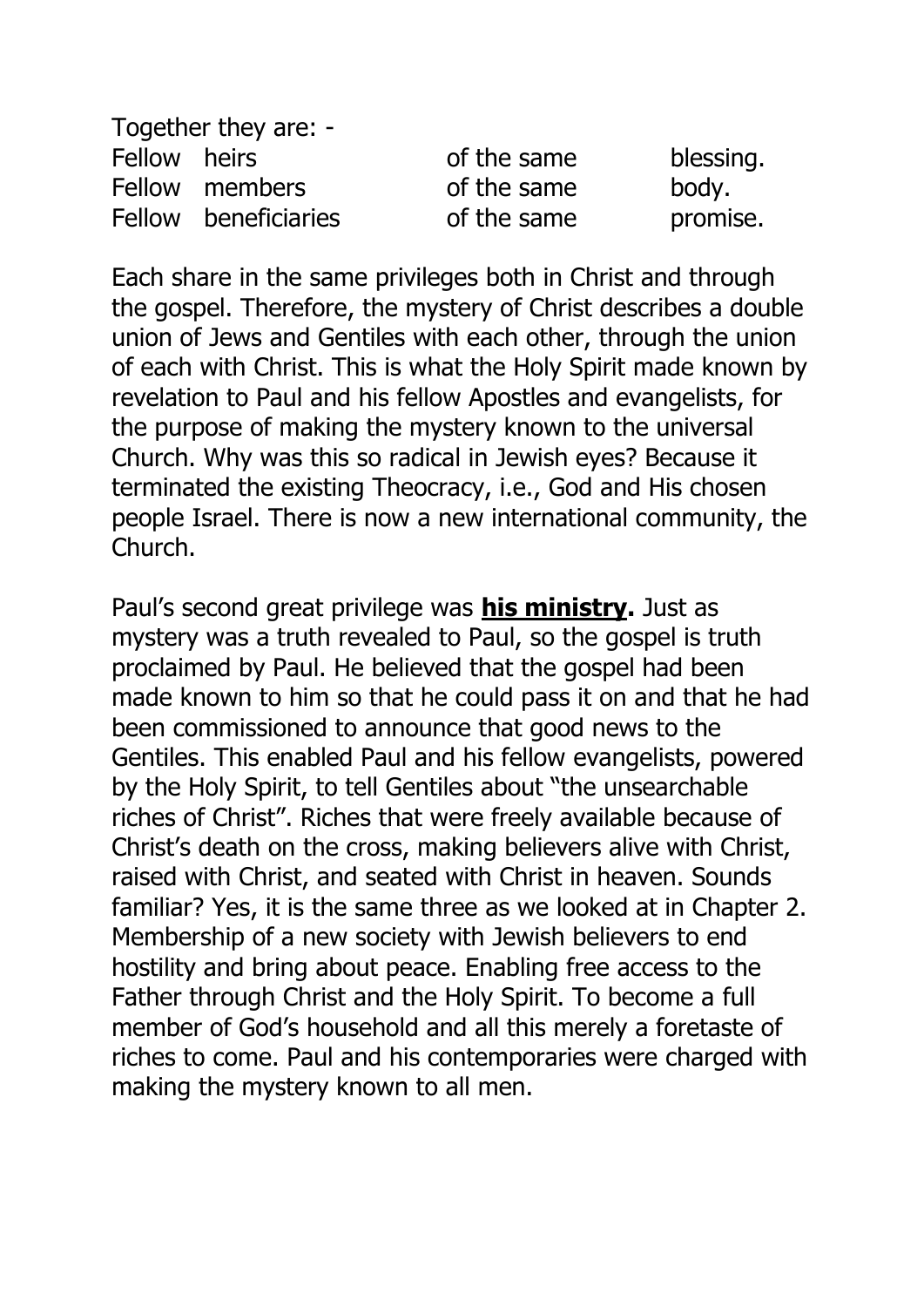What do we learn from Paul's mystery and ministry?

1. These are two powerful incentives to our evangelism because all revealed truth is held in stewardship to be shared.

2. The biblical centrality of the Church. An isolated personal relationship with Christ will not work. We are members of the body of Christ.

3. The plan of the mystery. Conceived in eternity and kept hidden for ages. Not made known to previous generations but now realised in Christ our Lord via the historical work of salvation and the proclamation of the gospel by faithful Church members.

### Affirmation of faith

Let us declare our faith in God.

**I believe in God the father almighty, creator of heaven and earth.**

**I believe in Jesus Christ, his son our Lord, who was conceived by the Holy Spirit,**

**born of the Virgin Mary, suffered under Pontius Pilate, was crucified, died and was buried; he descended to the dead.**

**On the third day he rose again; he ascended into heaven,**

**he is seated at the right hand of the Father, he will come to judge the living and the dead. I believe in the Holy Spirit, the holy Catholic Church, the communion of saints, the forgiveness of sins, the resurrection of the body, and life everlasting. Amen.**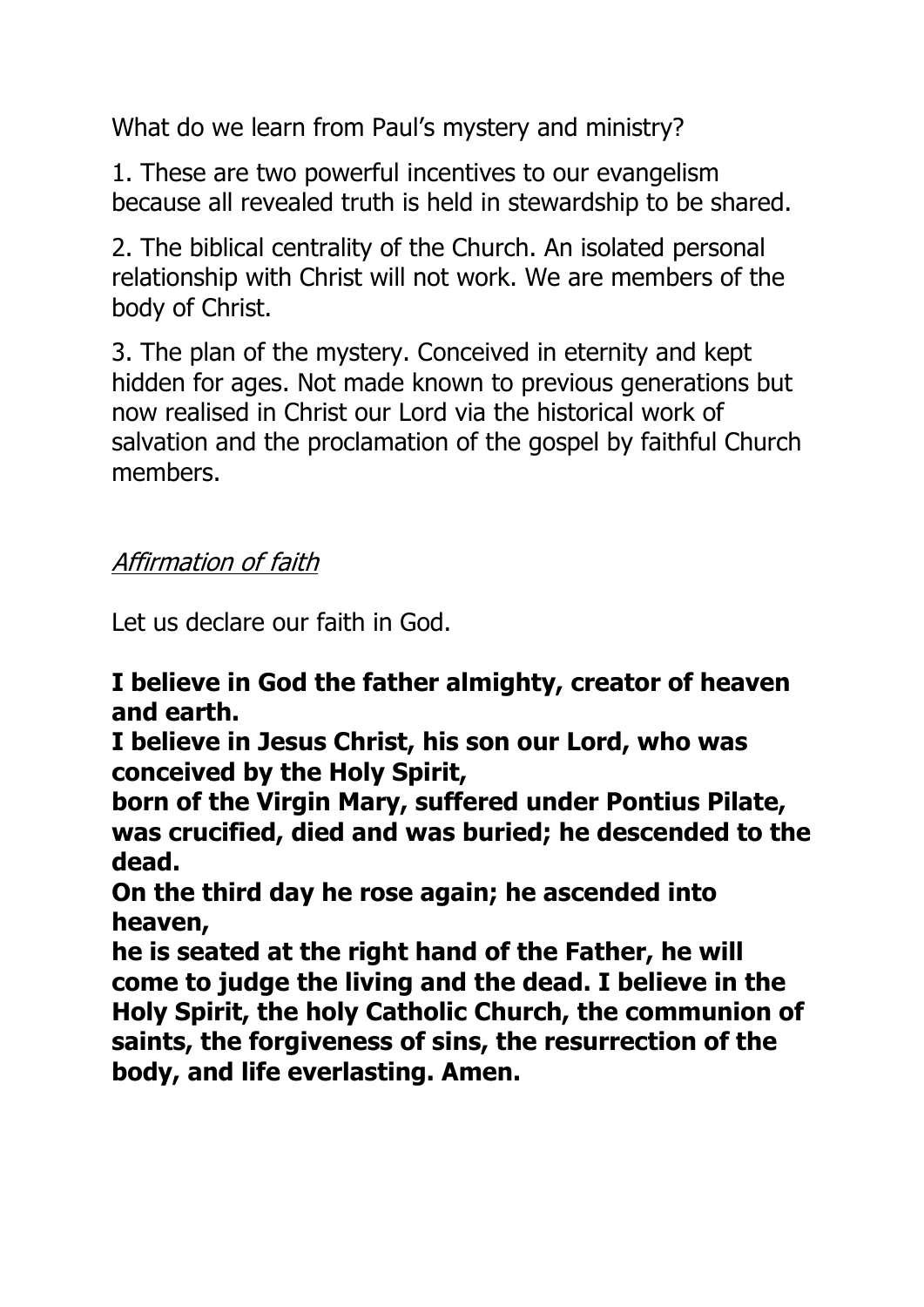Prayers of Intercession led by Penny

O Lord our God, source of all goodness and love, accept the fervent prayers of your people; in the multitude of your mercies look with compassion upon all who turn to you for help; for you are gracious, O lover of souls, and to you we give glory, Father, Son, and Holy Spirit, now and for ever.

#### **Amen.**

Living God,

deliver us from a world without justice and a future without mercy; in your mercy, establish justice, and in your justice, remember the mercy

#### revealed to us in Jesus Christ our Lord.

### **Amen.**

O God, who would fold both heaven and earth in a single peace: let the design of thy great love lighten upon the waste of our wraths and sorrows: and give peace to thy Church, peace among nations, peace in our dwellings, and peace in our hearts: through thy Son our Saviour Jesus Christ.

### **Amen.**

At this time, we remember the nations of Afghanistan, Tunisia, and other places where there is ongoing unrest.

## **Lord in your Mercy. Hear our prayer.**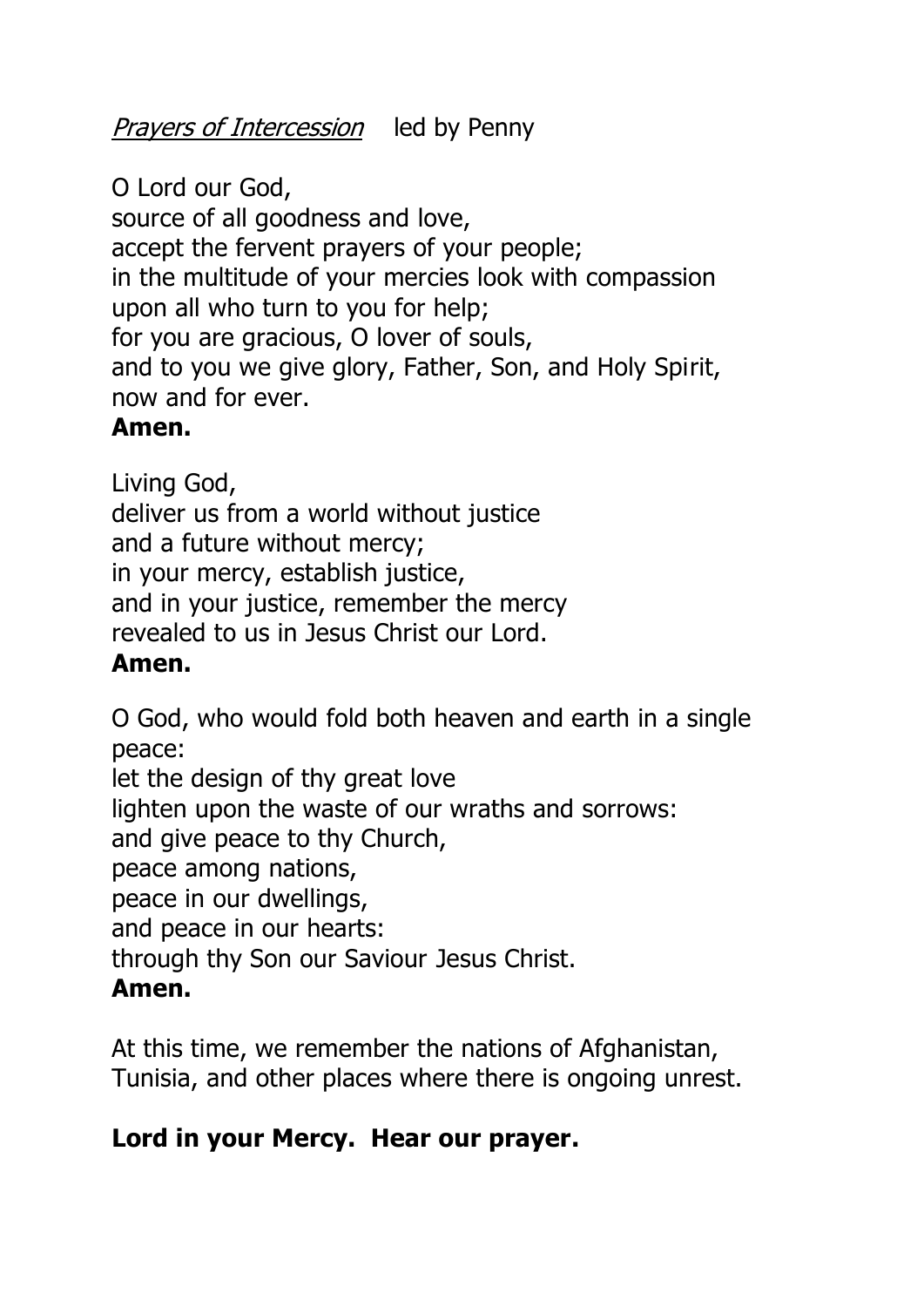We pray for your Church throughout the world. We remember especially those working for you in Mission. Andrew and Shona Goodman in North Thailand as they support the church in Myanmar. We pray especially that more people will be vaccinated and those with Covid will get the medical treatment they need.

We continue to pray for Rachel Karrach at Tansen hospital Nepal for strength and wisdom and resources as the hospital continues to treat many people.

As the Olympics continue in Japan we pray for the nation of Japan and those bringing the Gospel to this nation. We thank you for the sports men and women and the positive contributions they make too many lives.

## **Lord in your Mercy. Hear our Prayer.**

Here at home, we pray for our government and those in positions of responsibility. We pray too for our Queen and her family as she leads by example. Finally, we pray for the many people we know who are ill at this time. We pray that you will come close to them through your Holy Spirit and heal them according to your good and perfect will.

#### **Merciful Father accept these prayers for the sake of your Son Jesus Christ. Amen.**

The Lord's prayer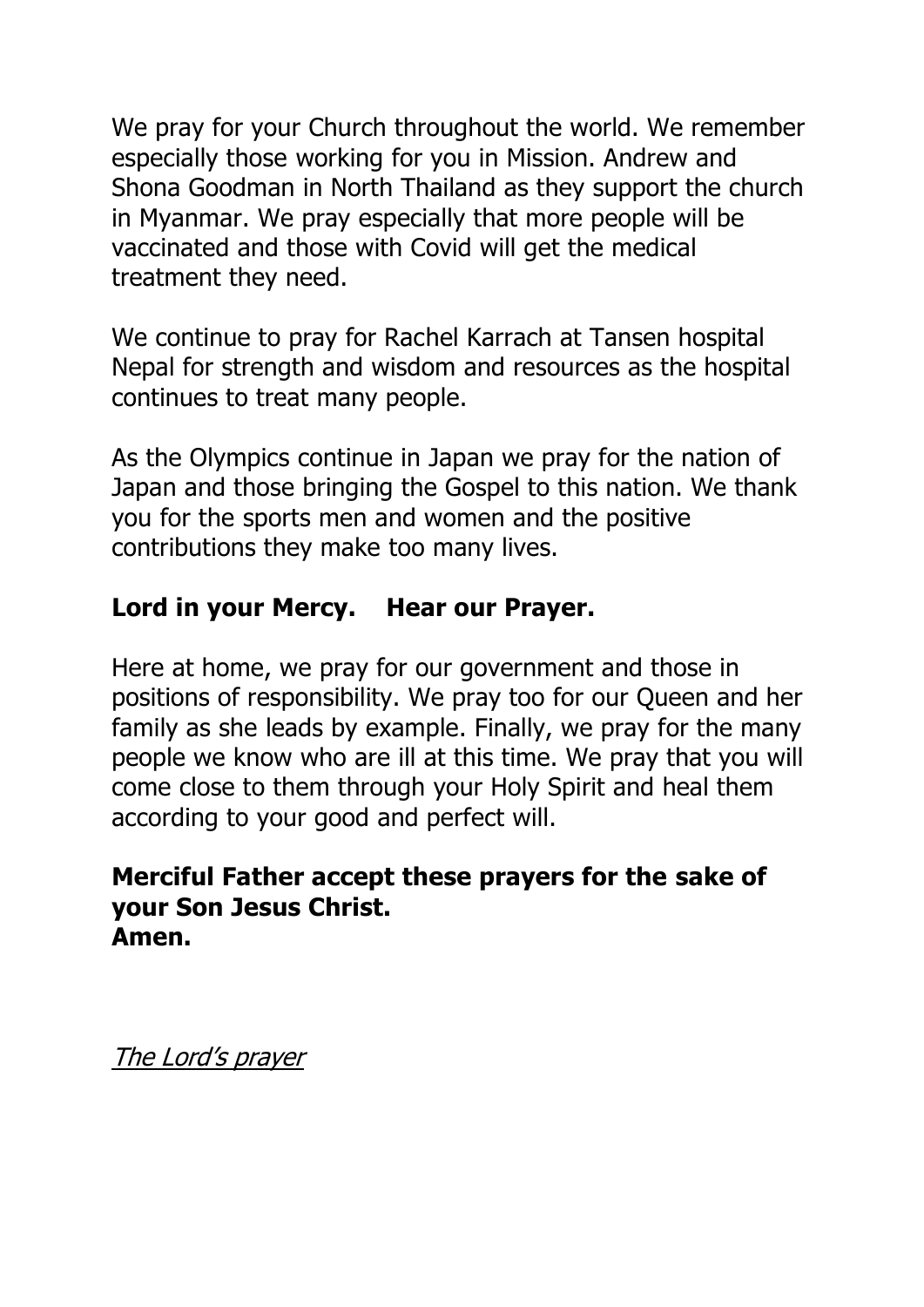### Song: **Thank you for saving me**

Thank You for saving me; what can I say? You are my everything, I will sing Your praise. You shed Your blood for me; what can I say? You took my sin and shame, a sinner called by name.

Great is the Lord, great is the Lord. For we know Your truth has set us free, You've set Your hope in me.

Mercy and grace are mine – forgiven is my sin. Jesus, my only hope, the Saviour of the world. 'Great is the Lord', we cry, 'God, let Your kingdom come!' Your word has let me see, thank You for saving me.

Great is the Lord….

Great is the Lord….

Thank You for saving me  $$ what can I say?